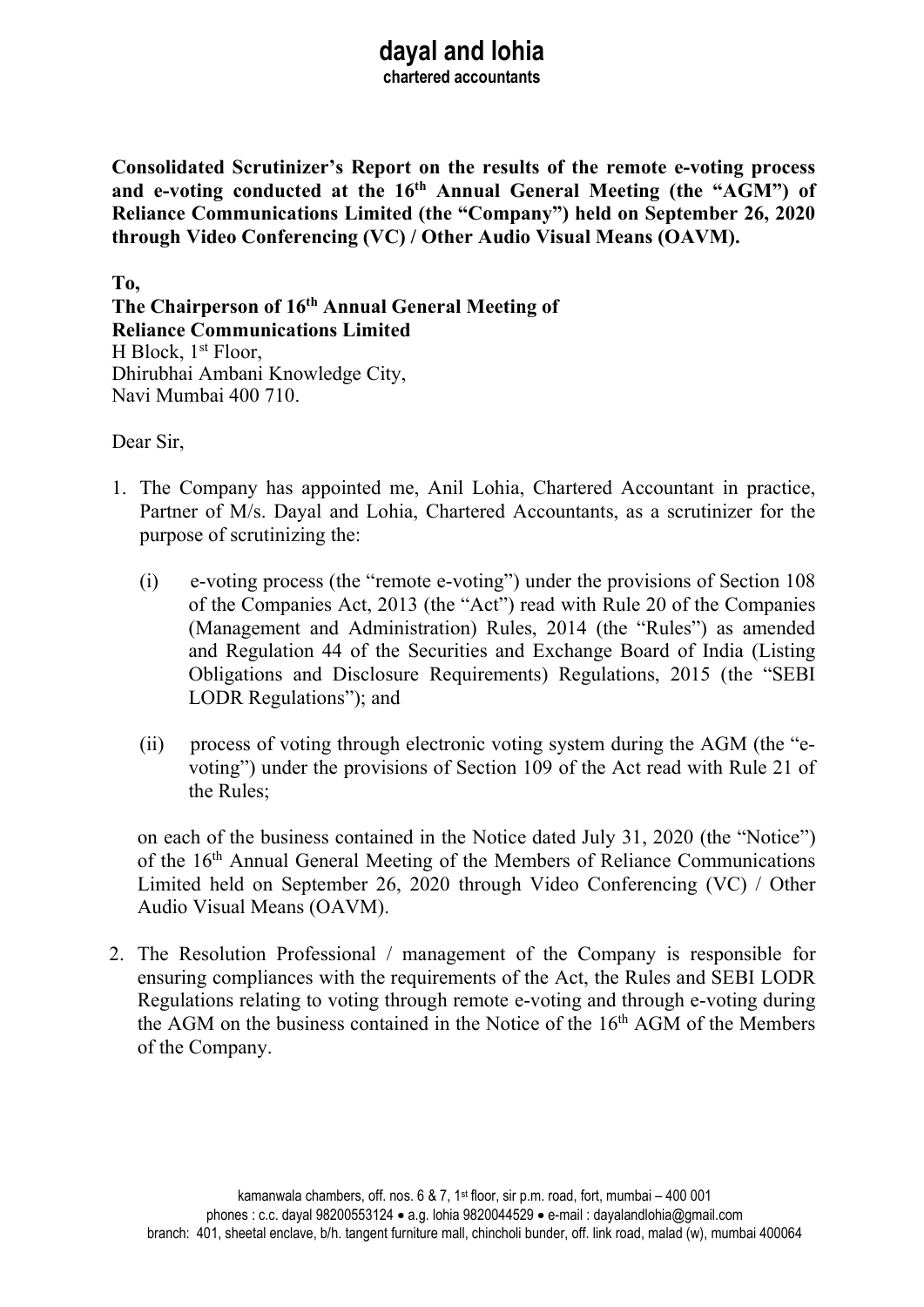- 3. The Company has appointed M/s. Kfin Technologies Private Limited (the "Kfintech"), the agency authorised under Rule 20 of the Rules and SEBI LODR Regulations, to provide remote e-voting facility to the Members of the Company from 10:00 A.M. on September 22, 2020 to 5:00 P.M. on September 25, 2020.
- 4. My responsibility as a scrutinizer for the voting process (by remote e-voting and evoting during the AGM), was restricted to scrutinize the remote e-voting process and e-voting during the AGM in a fair and transparent manner and to prepare a consolidated Scrutinizer's report of the votes cast "in favour" or "against" the resolutions stated in the Notice, based on the reports generated from the remote evoting system provided by Kfintech and based on the result of e-voting conducted during the AGM.
- 5. Separate Scrutinizer's Reports of even date have been issued on the remote evoting and on the e-voting conducted during the AGM on the business contained in the Notice to the AGM. I submit a consolidated Scrutinizer's report on the results of voting by remote e-voting and e-voting during the AGM as under:-

## Item No. 1:-

Ordinary Resolution to consider and adopt:

- a) the audited financial statement of the Company for the financial year ended March 31, 2020 and the reports of the Directors and Auditors thereon, and
- b) the audited consolidated financial statement of the Company for the financial year ended March 31, 2020 and the report of the Auditors thereon.

|                      | Number of members        |                                               |       | Number of votes contained in |                               |                 |               |
|----------------------|--------------------------|-----------------------------------------------|-------|------------------------------|-------------------------------|-----------------|---------------|
|                      | Remote<br>$e-$<br>voting | $e-$<br>voting<br>during<br>the<br><b>AGM</b> | Total | Remote e-<br>voting          | e-voting<br>during<br>the AGM | Total           | $\frac{0}{0}$ |
| In favour            | 467                      | 23                                            | 490   | 16,17,98,317                 | 13,95,129                     | 16, 31, 93, 446 | 99.9498       |
| Against              | 53                       | 3                                             | 56    | 81,803                       | 168                           | 81,971          | 0.0502        |
| Total *              | 517                      | 26                                            | 543   | 16,18,80,120                 | 13,95,297                     | 16, 32, 75, 417 | 100.0000      |
| Invalid<br>Abstained | 13                       | 6                                             | 19    | 11,91,99,686                 | 1,33,934                      | 11,93,33,620    |               |

\* 3 shareholders with 48 shares voted "in favour" of, and 42 shares "against", the resolution.

Based on the aforesaid results, Ordinary Resolution No. 1 of the Notice dated July 31, 2020 has been passed by the Members through e-voting during the AGM and through remote e-voting with requisite majority.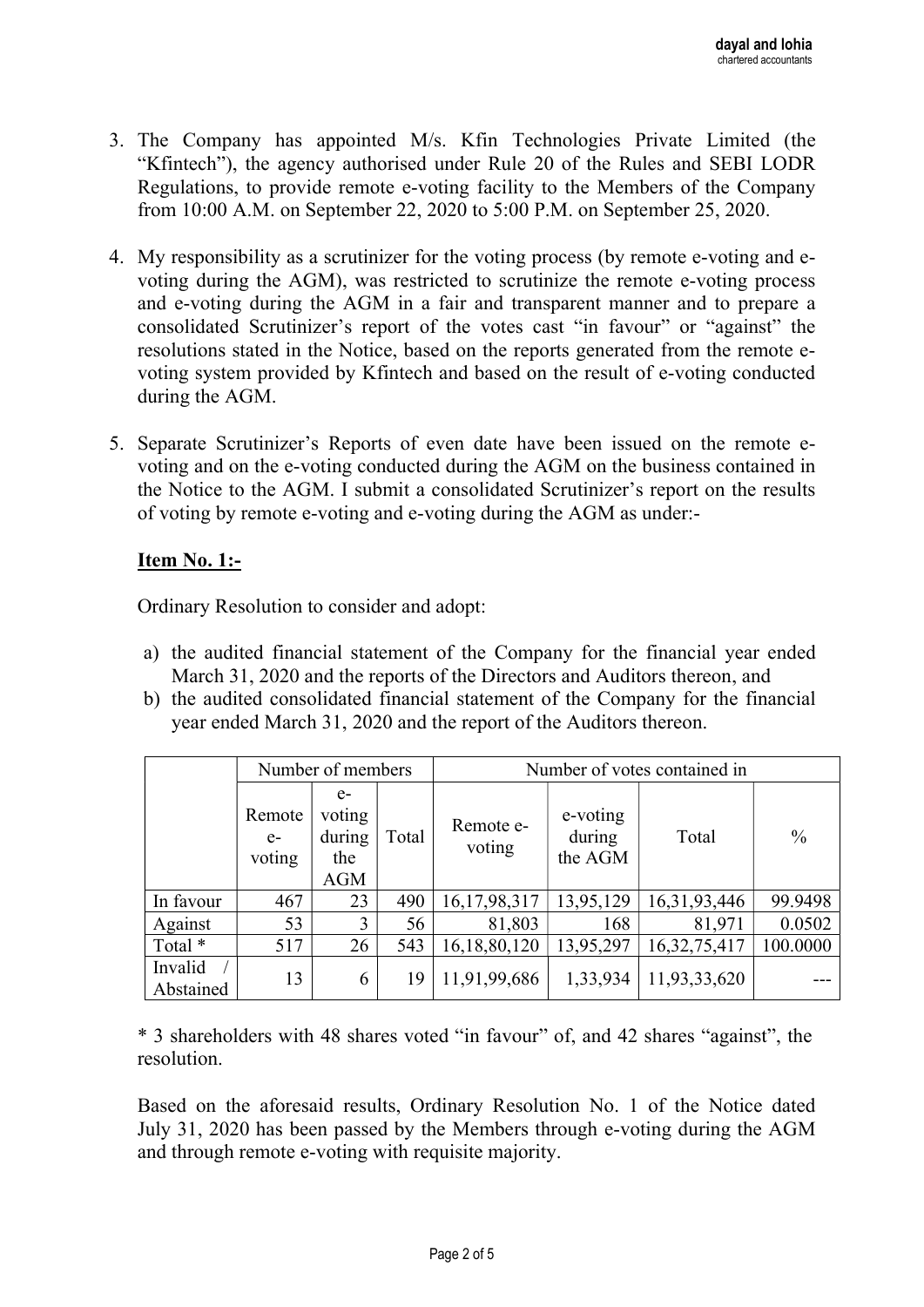## **Item No. 2:-**

Ordinary Resolution to appoint a Director in place of Shri Punit Garg (DIN: 00004407), who retires by rotation under the provisions of the Companies Act, 2013 and being eligible, offers himself for re-appointment.

|                      | Number of members        |                                               |       | Number of votes contained in |                               |              |               |
|----------------------|--------------------------|-----------------------------------------------|-------|------------------------------|-------------------------------|--------------|---------------|
|                      | Remote<br>$e-$<br>voting | $e-$<br>voting<br>during<br>the<br><b>AGM</b> | Total | Remote e-<br>voting          | e-voting<br>during<br>the AGM | Total        | $\frac{0}{0}$ |
| In favour            | 432                      | 22                                            | 454   | 16,09,72,090                 | 13,94,717                     | 16,23,66,807 | 99.4509       |
| Against              | 84                       | 4                                             | 88    | 8,95,975                     | 580                           | 8,96,555     | 0.5491        |
| Total *              | 514                      | 26                                            | 540   | 16,18,68,065                 | 13,95,297                     | 16,32,63,362 | 100.0000      |
| Invalid<br>Abstained | 16                       | 6                                             | 22    | 11,92,11,631                 | 1,33,934                      | 11,93,45,565 |               |

\* 2 shareholders with 55 shares voted "in favour" of, and 115 shares "against", the resolution.

Based on the aforesaid results, Ordinary Resolution No. 2 of the Notice dated July 31, 2020 has been passed by the Members through e-voting during the AGM and through remote e-voting with requisite majority.

#### Item No. 3:-

Ordinary Resolution for ratification of remuneration payable to Cost Auditor for the financial year ending March 31, 2021.

|                      | Number of members        |                                               |       | Number of votes contained in |                               |                 |               |
|----------------------|--------------------------|-----------------------------------------------|-------|------------------------------|-------------------------------|-----------------|---------------|
|                      | Remote<br>$e-$<br>voting | $e-$<br>voting<br>during<br>the<br><b>AGM</b> | Total | Remote e-<br>voting          | e-voting<br>during<br>the AGM | Total           | $\frac{0}{0}$ |
| In favour            | 452                      | 22                                            | 474   | 28,09,69,620                 | 13,95,127                     | 28, 23, 64, 747 | 99.9673       |
| Against              | 74                       | 4                                             | 78    | 92,163                       | 170                           | 92,333          | 0.0327        |
| Total *              | 521                      | 26                                            | 547   | 28, 10, 61, 783              | 13,95,297                     | 28, 24, 57, 080 | 100.0000      |
| Invalid<br>Abstained | 9                        | 6                                             | 15    | 17,923                       | 1,33,934                      | 1,51,857        |               |

\* 5 shareholders with 221 shares voted "in favour" of, and 182 shares "against", the resolution.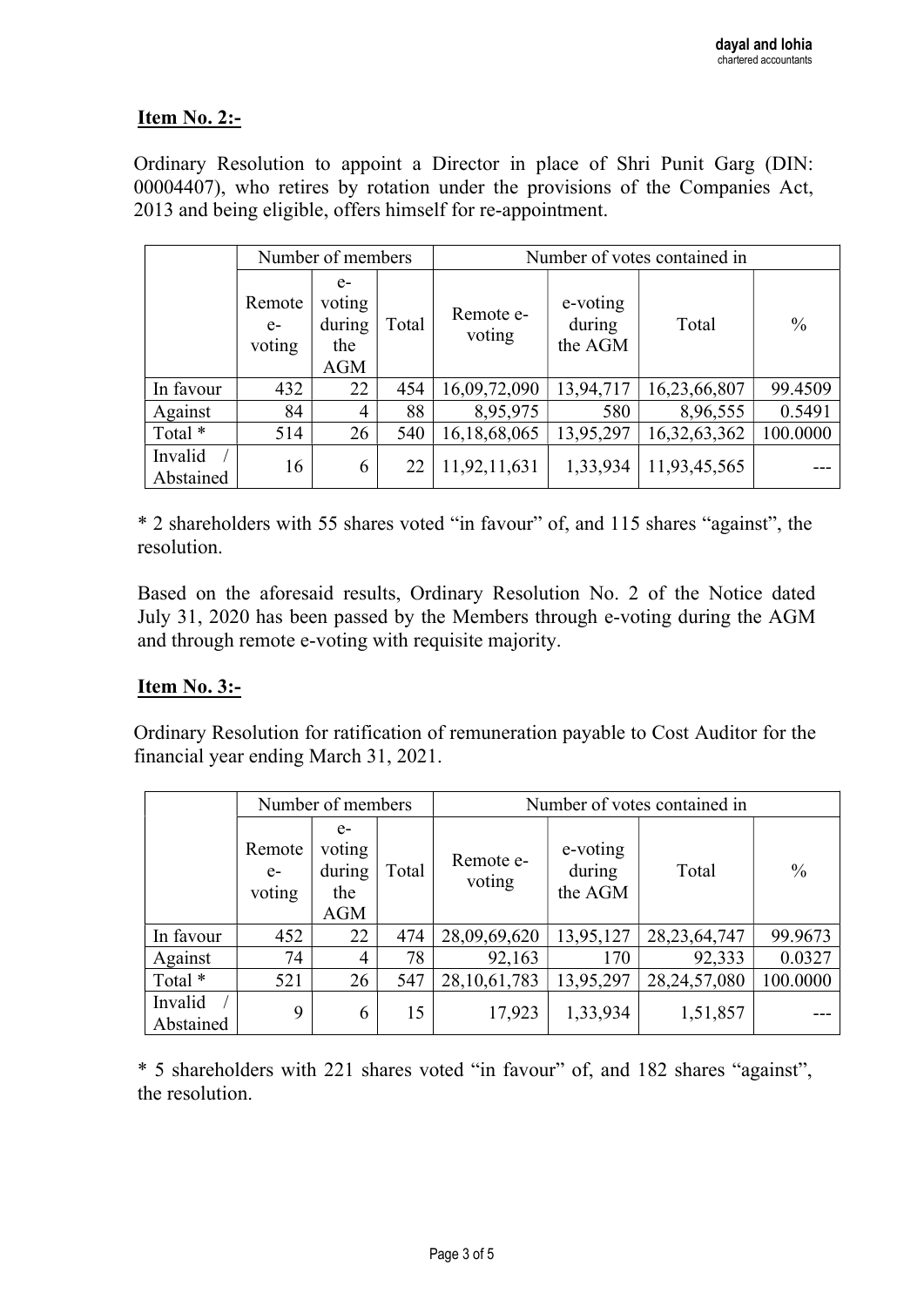Based on the aforesaid results, Ordinary Resolution No. 3 of the Notice dated July 31, 2020 has been passed by the Members through e-voting during the AGM and through remote e-voting with requisite majority.

#### Item No. 4:-

Special Resolution for appointment of Shri Vishwanath Devaraja Rao as a Whole-Time Director and Chief Financial Officer.

|                      | Number of members        |                                               |       | Number of votes contained in |                               |              |               |
|----------------------|--------------------------|-----------------------------------------------|-------|------------------------------|-------------------------------|--------------|---------------|
|                      | Remote<br>$e-$<br>voting | $e-$<br>voting<br>during<br>the<br><b>AGM</b> | Total | Remote e-<br>voting          | e-voting<br>during<br>the AGM | Total        | $\frac{0}{0}$ |
| In favour            | 444                      | 23                                            | 467   | 16,09,39,865                 | 13,95,129                     | 16,23,34,994 | 99.4324       |
| Against              | 70                       | 3                                             | 73    | 9,26,555                     | 168                           | 9,26,723     | 0.5676        |
| Total *              | 512                      | 26                                            | 538   | 16,18,66,420                 | 13,95,297                     | 16,32,61,717 | 100.0000      |
| Invalid<br>Abstained | 18                       | 6                                             | 24    | 11,92,13,386                 | 1,33,934                      | 11,93,47,320 |               |

\* 2 shareholders with 65 shares voted "in favour" of, and 28 shares "against", the resolution.

Based on the aforesaid results, Special Resolution No. 4 of the Notice dated July 31, 2020 has been passed by the Members through e-voting during the AGM and through remote e-voting with requisite majority.

6. In terms of the Notice for the AGM dated July 31, 2020, the Members who have already voted through remote e-voting were not entitled to vote through e-voting during the AGM. As such, votes cast by the Members who had voted through evoting during the AGM were treated as invalid.